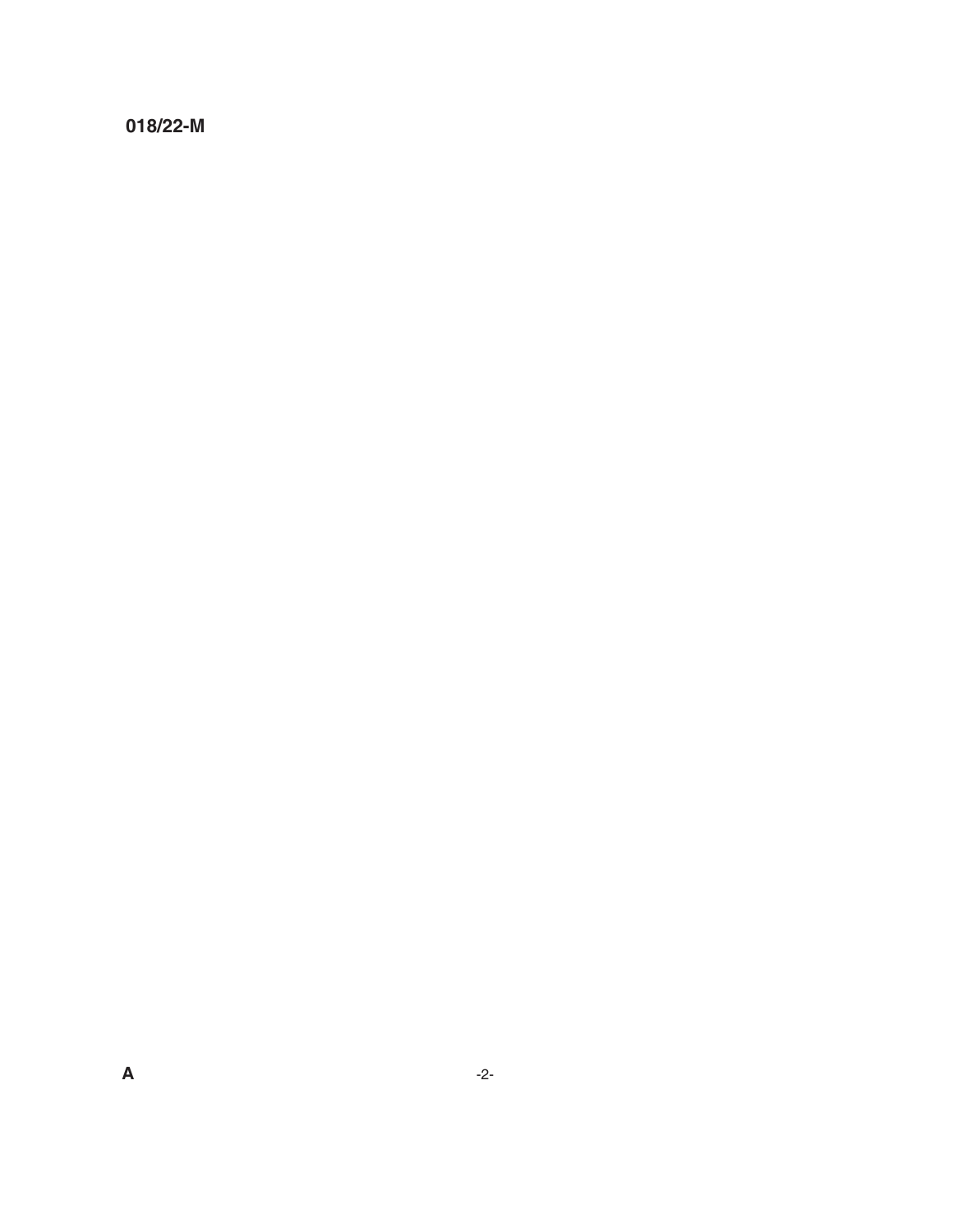i) പുന്നപ്ര വയലാർ സമരം. ii) തിരു-കൊച്ചി സംസ്ഥാന രൂപീകരണം. iii) വാഗൺ ട്രാജഡി. iv) കയ്യൂർ ലഹള. A) (iii), (iv), (i), (ii) B) (iii), (i), (iv), (ii) C) (iv), (iii), (i), (ii) D)  $(iv)$ ,  $(iii)$ ,  $(ii)$ ,  $(i)$ 2. താഴെ കൊടുത്തിട്ടുള്ള ലിസ്റ്റുകൾ പരിഗണിക്കുക. ലിസ്റ്റ് 1 ലിസ്റ്റ് 2 i) റാണി ലക്ഷി ഭായ് a) ഡൽഹി ii) നാനാ സാഹിബ് b) ആറ iii) കൻവർ സിംഗ് c) ഝാൻസി iv) ബഹദൂർഷാ സഫർ d) കാൺപൂർ ചേർത്തിട്ടുള്ള ഉത്തരം കണ്ടെത്തുക. B) (i)-c, (ii)-a, (iii)-b, (iv)-d A) (i)-c, (ii)-b, (iii)-a, (iv)-d C) (i)-c, (ii)-b, (iii)-d, (iv)-a D) (i)-c, (ii)-d, (iii)-b, (iv)-a 3. ചൗരിചൗര സംഭവം മൂലം ഗാന്ധിജി നിർത്തി വച്ച സമരം. i) നിസ്സഹകരണ സമരം ii) ഉപ്പ് സമരം iii) റൗലത്ത് സമരം iv) ചമ്പാരൻ സമരം ഏറ്റവും അനുയോജ്യമായ ഉത്തരം കണ്ടെത്തുക. B) (i) മാത്രമാണ് ശരി A) (ii) മാത്രമാണ് ശരി  $D)$  (iv) മാത്രമാണ് ശരി C) (i) ഉം (ii) ഉം ശരിയാണ് 4. താഴെ പറയുന്നവയിൽ ഏത് സംഭവത്തിന്റെ നവതി (90) വർഷമാണ് 2021 ? A) ഗുരുവായൂർ സത്യാഗ്രഹം B) വൈക്കം സത്യാഗ്രഹം  $C)$  ജാലിയൻ വാലാബാഗ് D) ക്ഷേത്ര പ്രവേശന വിളംബരം 5. ചുവടെ കൊടുത്തിട്ടുള്ളവയിൽ രാജാറാം മോഹൻറോയിയെ സംബന്ധിച്ച തെറ്റായ പ്രസ്താവന(കൾ) തിരിച്ചറിയുക. i) ബ്രഹ്മസമാജം സ്ഥാപിച്ചു.

1. താഴെ കൊടുത്തിട്ടുള്ളവയെ കാലഗണനാടിസ്ഥാനത്തിൽ ക്രമീകരിക്കുക.

- ii) തുഹ്ഫതുൽ മുവാഹിദിൻ അദ്ദേഹത്തിന്റെ പുസ്തകമാണ്.
- iii) 1829 ൽ അദ്ദേഹം സതി നിർത്തലാക്കി.
- iv) അദ്ദേഹം 1833 ൽ ബ്രിസ്റ്റോളിൽ വച്ച് നിര്യാതനായി.
- A) (ii) മാത്രം
- $C)$  (iv) മാത്രം  $D)$  (ii)  $\odot$  (iv)  $\odot$

 $-3-$ 

 $\mathsf{B}$ ) (iii) മാത്രം

ഇവയിൽ ലിസ്റ്റ് 1 ലെ വ്യക്തികൾക്ക് അനുയോജ്യമായ സ്ഥലങ്ങൾ ലിസ്റ്റ് 2 ൽ നിന്നും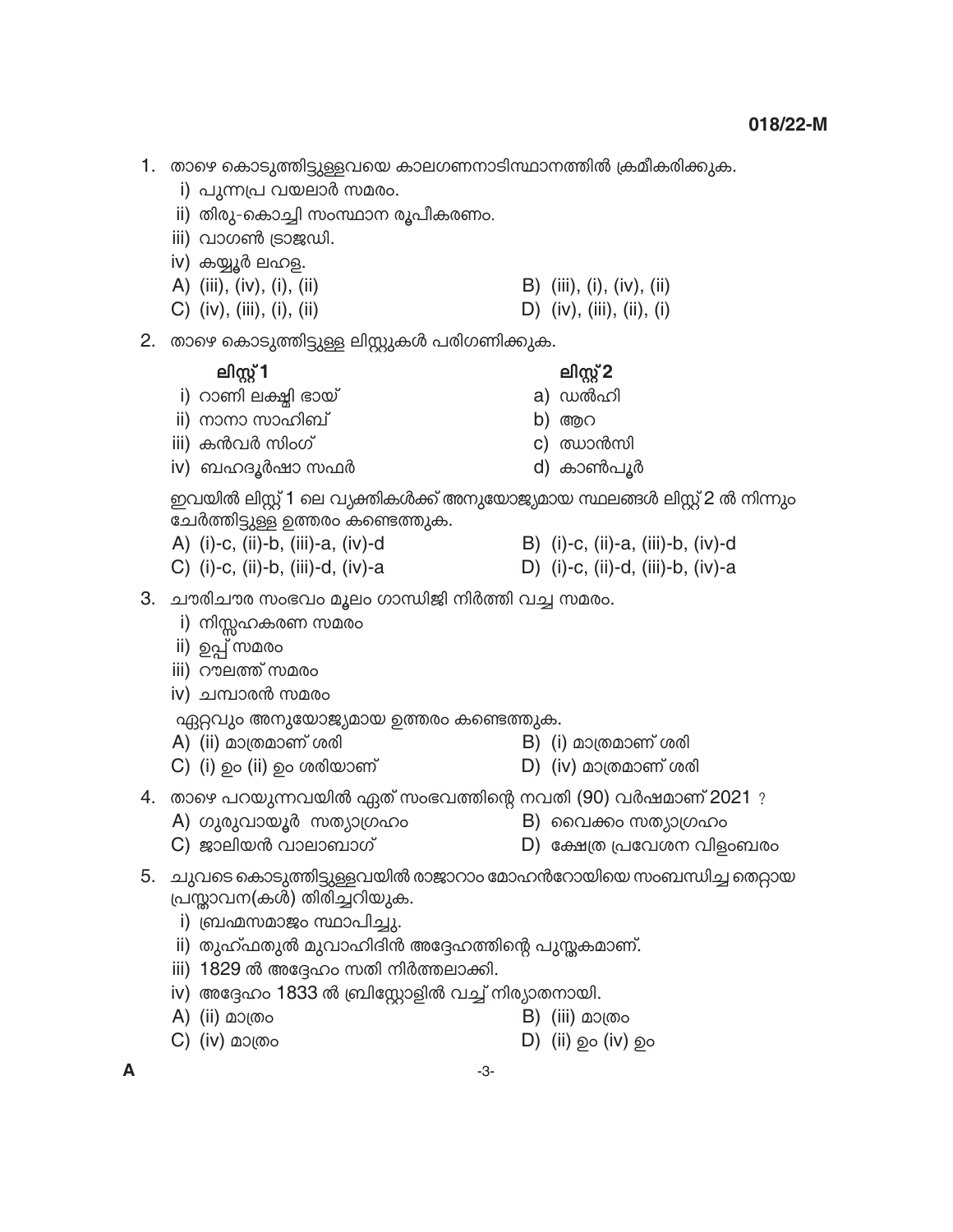- 6. താഴെ പറയുന്നവയിൽ ഐക്യരാഷ്ട്ര സംഘടനയുടെ രൂപീകരണവുമായി ബന്ധ മില്ലാത്ത സമ്മേളനമേത് ?
	- A) യാൾട്ടാ സമ്മേളനം

 $B$ ) സാൻ ഫ്രാൻസിസ്റ്റോ സമ്മേളനം

 $C$ ) പാരീസ് സമ്മേളനം

- $D)$  പോസ്റ്റ്ഡാം സമ്മേളനം
- 7. താഴെ തന്നിരിക്കുന്നവയിൽ നിന്നും കോണ്ടൂറിന്റെ നിർവ്വചനം കണ്ടെത്തുക.
	- A) ഒരേ താപമുള്ള പ്രദേശങ്ങളെ തമ്മിൽ ബന്ധിപ്പിക്കുന്ന സാങ്കൽപ്പിക രേഖ
	- B) ഒരേ മർദ്ദമുള്ള പ്രദേശങ്ങളെ തമ്മിൽ ബന്ധിപ്പിക്കുന്ന സാങ്കൽപ്പിക രേഖ
	- C) ഒരേ ഉയരമുള്ള പ്രദേശങ്ങളെ തമ്മിൽ ബന്ധിപ്പിക്കുന്ന സാങ്കൽപ്പിക രേഖ
	- D) ഒരേ അളവിൽ മഴയുള്ള പ്രദേശങ്ങളെ തമ്മിൽ ബന്ധിപ്പിക്കുന്ന സാങ്കൽപ്പിക രേഖ
- 8. ഇന്ത്യയിലെ ഖാരീഫ് കൃഷിയെക്കുറിച്ച് താഴെ തന്നിരിക്കുന്നവയിൽ ഏതെല്ലാം വാചകങ്ങൾ ശരിയാണ് എന്ന് കണ്ടെത്തുക.
	- i) വിത്ത് വിതയ്ക്കുന്നത് ജൂൺ മുതൽ സെപ്റ്റംബർ മാസങ്ങളിലാണ്.
	- ii) ഒക്ടോബർ നവംബറിൽ വിളവെടുക്കുന്നു.
	- iii) നെല്ല്, ജോവർ, റാഗി, ബജ്റ എന്നിവ പ്രധാന കൃഷിയിനങ്ങൾ.
	- iv) വടക്ക്-കിഴക്കൻ മൺസൂൺ കാലത്താണ് കൃഷി ചെയ്യുന്നത്.
	- A) (i) & (ii) B) (iii)  $&$  (iv)
	- $C)$  (i) & (iii) D) (ii) & (iv)

9. കേരളത്തിലെ ഏറ്റവും ജനസംഖ്യ കൂടിയ ഗ്രാമം.

- A) ഉടുമ്പൻചോല B) ഉളിയാഴ്ത്തുറ
- $C)$  പെരിങ്ങമ്മല D) വളപ്പട്ടണം
- 10. ലോകത്തിലെ ഏറ്റവും പുതിയ റിപ്പബ്ലിക്ക് ഏത്?
	- $B)$  സൗത്ത് സുഡാൻ A) ബാർബഡോസ്
	- $C$ ) നമീബിയ D) കൊസോവോ
- 11. മുംബൈ തുറമുഖത്തിന്റെ തിരക്ക് കുറയ്ക്കാൻ നിർമ്മിക്കപ്പെട്ട തുറമുഖങ്ങൾ ഏവ ?
	- A) കാണ്ട്ല, നവ ഷേവ B) കാണ്ട്ല, പാരദ്വീപ്
	- $C)$  നവ ഷേവ, മാർമഗോവ D) കാണ്ട്ല, ഹാൽദിയ
- 12. ഇന്ത്യയുടെ വടക്കൻ സമതലങ്ങളിൽ കാണപ്പെടുന്ന 3 പ്രധാന മേഖലകൾ.
	- A) ഭാബർ, ടെറായ്, ബംഗർ
	- B) ഭാബർ, ടെറായ്, എക്കൽ സമതലങ്ങൾ
	- C) ടെറായ്, ബംഗർ, ഖാദർ
	- D) ബംഗർ, ഖാദർ, ഭാബർ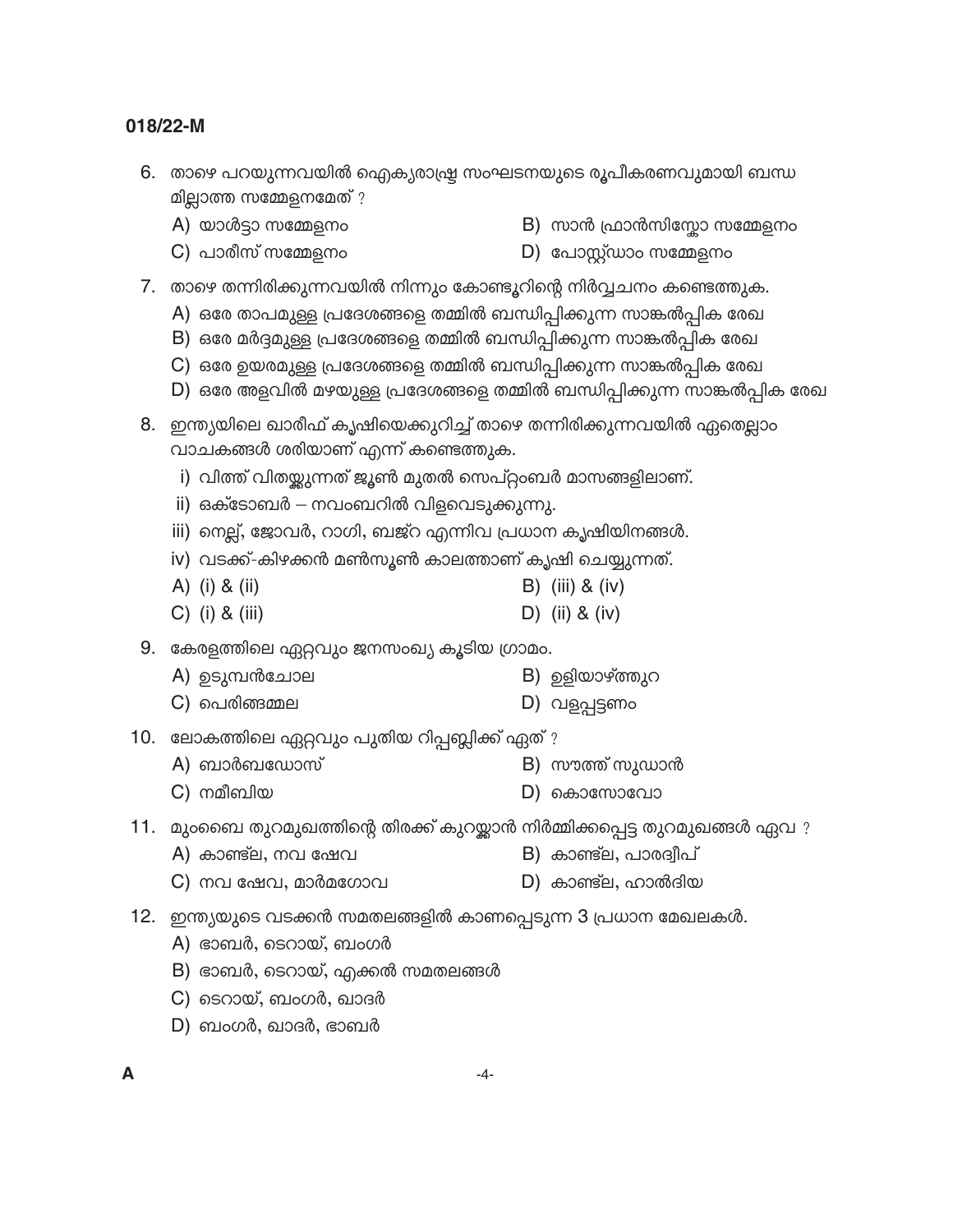| 13. | ദീർഘകാല അടിസ്ഥാനത്തിൽ കർഷകന് ആവശ്യമായ വായ്പ കുറഞ്ഞ നിരക്കിൽ<br>നൽകുന്നതിന് വേണ്ടി സ്ഥാപിച്ച ബാങ്ക്.                                                 |  |                       |  |  |
|-----|-----------------------------------------------------------------------------------------------------------------------------------------------------|--|-----------------------|--|--|
|     | A) ഭൂവികസന ബാങ്ക്                                                                                                                                   |  | B) വാണിജ്യ ബാങ്ക്     |  |  |
|     | $C)$ ഗ്രാമീണ മേഖല ബാങ്ക്                                                                                                                            |  | D) സഹകരണ ബാങ്ക്       |  |  |
|     | 14.   സുവർണ വിപ്ലവം എന്നറിയപ്പെടുന്നത് ഏത്  ഉൽപാദനത്തെയാണ് ?                                                                                        |  |                       |  |  |
|     | A) മുട്ട                                                                                                                                            |  | B) പഴം/പച്ചക്കറി      |  |  |
|     | C) പരുത്തി                                                                                                                                          |  | $D)$ പാൽ              |  |  |
|     | 15. നീതി ആയോഗിന്റെ ദാരിദ്ര്യ സൂചിക പ്രകാരം ശുദ്ധജല ലഭ്യത പ്രശ്നം ഏറ്റവും<br>കുറവുള്ള സംസ്ഥാനം.                                                      |  |                       |  |  |
|     | A) കേരളം                                                                                                                                            |  | $B)$ ബിഹാർ            |  |  |
|     | $C)$ പഞ്ചാബ്                                                                                                                                        |  | $D)$ മേഘാലയാ          |  |  |
|     | 16. പി സി മഹലനോബിസ് ആരംഭിച്ച പ്രസിദ്ധീകരണം ഏത്?                                                                                                     |  |                       |  |  |
|     | A) സംഖ്യ                                                                                                                                            |  | $B)$ ജനറൽ തിയറി       |  |  |
|     | $C$ ) മൈക്രോ എക്കണോമിക്സ്                                                                                                                           |  | D) ദി എക്കണോമിക്സ്    |  |  |
| 17. | ദാരിദ്ര്യ നിർമ്മാർജനത്തിനായി ഇരുപതിന പരിപാടികൾ നടപ്പിലാക്കിയ<br>പഞ്ചവൽസര പദ്ധതി ഏത്?                                                                |  |                       |  |  |
|     | $A)$ രണ്ടാം                                                                                                                                         |  | B) മൂന്നാം            |  |  |
|     | $C)$ moeloo                                                                                                                                         |  | $D)$ അഞ്ചാം           |  |  |
| 18. | പൊതു മേഖല സ്ഥാപനങ്ങളുടെ ഉടമസ്ഥത സ്വകാര്യ മേഖലയ്ക്ക് കൈമാറുന്നതിന്റെ<br>ഭാഗമായി അവയുടെ ഗവൺമെന്റ് ഓഹരികൾ സ്വകാര്യമേഖലയ്ക്ക് വിൽക്കുന്ന<br>നടപടി ഏത് ? |  |                       |  |  |
|     | A) സ്വകാര്യവൽക്കരണം                                                                                                                                 |  | B) ഉദാരവൽക്കരണം       |  |  |
|     | C) നിക്ഷേപ വിൽപന                                                                                                                                    |  | D) ആഗോളവൽക്കരണം       |  |  |
|     | 19. ഇന്ത്യൻ ഭരണഘടനയുടെ ഡ്രാഫ്റ്റിംങ് കമ്മിറ്റി ചെയർമാൻ ആരായിരുന്നു ?                                                                                |  |                       |  |  |
|     | A) ഡോ. ബി. ആർ. അംബേദ്കർ                                                                                                                             |  | B) ജവഹർലാൽ നെഹ്റു     |  |  |
|     | $C$ ) ഡോ. രാജേന്ദ്ര പ്രസാദ്                                                                                                                         |  | D) ലാൽ ബഹദൂർ ശാസ്ത്രി |  |  |
| 20. | 1978 -ൽ 44-ാം ഭരണഘടന ഭേദഗതിയിലൂടെ മൗലീകാവകാശ പട്ടികയിൽ നിന്നും<br>നീക്കം ചെയ്ത മൗലീകാവകാശം ഏതാണ് ?                                                  |  |                       |  |  |
|     | A) ചൂഷണത്തിനെതിരെയുള്ള അവകാശം                                                                                                                       |  | B) സ്വത്തവകാശം        |  |  |
|     | C) വിദ്യാഭ്യാസത്തിനുള്ള അവകാശം                                                                                                                      |  | D) മതപരമായ അവകാശം     |  |  |

 $\boldsymbol{\mathsf{A}}$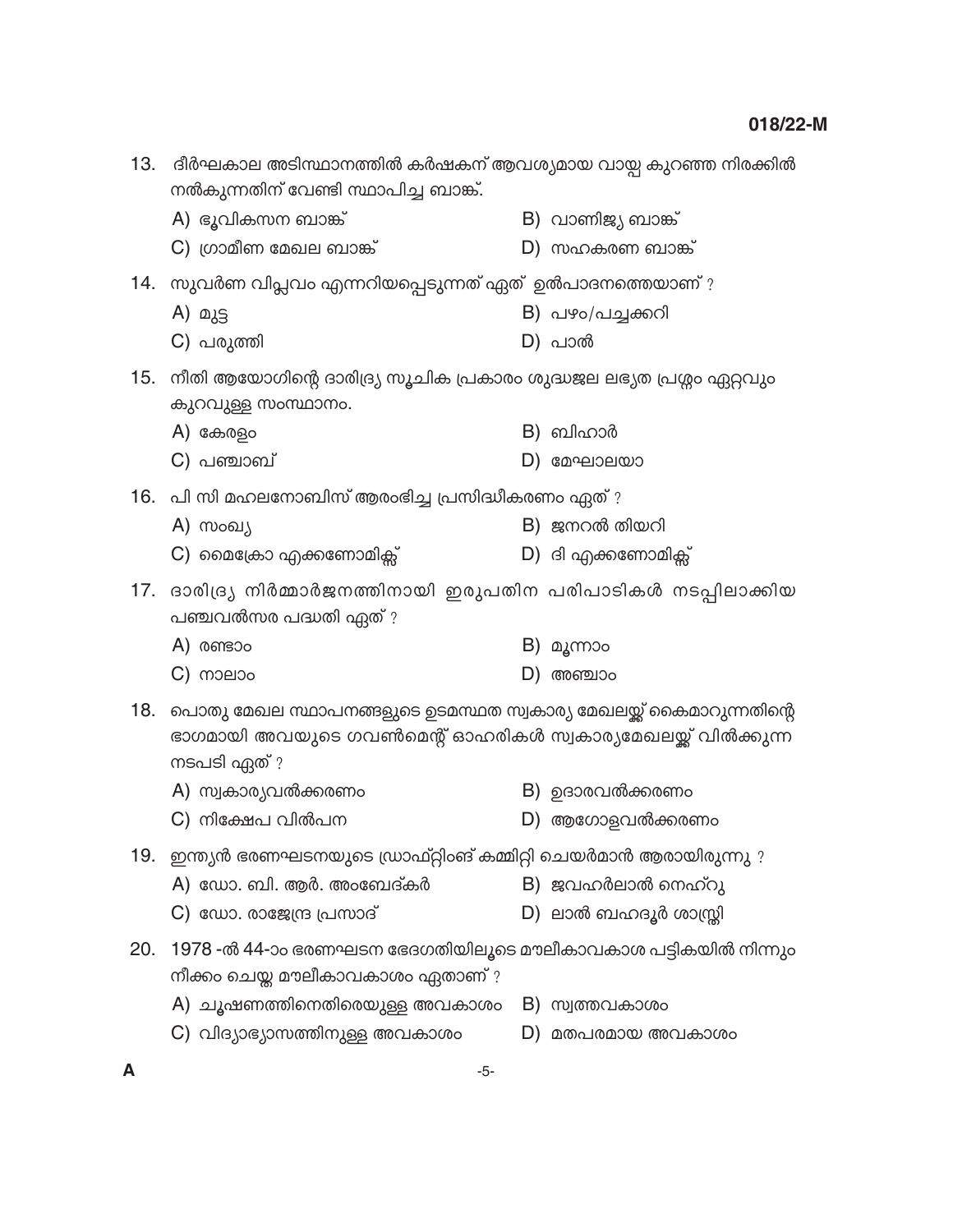- 21. "അടിയന്തിരാവസ്ഥ" എന്ന വ്യവസ്ഥ ഏത് രാജ്യത്തിന്റെ ഭരണഘടനയിൽ നിന്നാണ് ഇന്ത്യ കടം കൊണ്ടത് ?
	- B) ഐറിഷ് ഭരണഘടന A) ബ്രിട്ടീഷ് ഭരണഘടന
	- $C)$  ജർമ്മൻ ഭരണഘടന D) യു. എസ്. ഭരണഘടന
- 22. ഇന്ത്യയിൽ തദ്ദേശസ്വയംഭരണ സ്ഥാപനങ്ങൾക്ക് നിയമസാധുത നൽകിയ കമ്മിറ്റി ഏതാണ് ?
	- A) ബൽവന്ത്റായ് മേത്ത കമ്മിറ്റി B) P.K. തുംഗൻ കമ്മിറ്റി
	- $C$ ) ജസ്റ്റീസ് രജീന്ദർ സച്ചാർ കമ്മിറ്റി  $D$ ) അശോക് മേത്ത കമ്മിറ്റി
- 23. ഇന്ത്യൻ ഭരണഘടനയിൽ 'വിദ്യാഭ്യാസം' എന്ന വിഷയം ഉൾപ്പെടുന്ന ലിസ്റ്റ് കണ്ടെത്തുക.
	- A) യൂണിയൻ ലിസ്റ് B) കൺകറന്റ് ലിസ്റ്റ്
	- $C$ ) സ്റ്റേറ്റ് ലിസ്റ്റ് D) ഇവയൊന്നുമല്ല
- 24. ഇന്ത്യൻ ഭരണഘടന ആർട്ടിക്കിൾ -39 അനുസരിച്ച് താഴെപ്പറയുന്ന ഏത് പ്രസ്താവന/ പ്രസ്താവനകൾ ആണ് ശരിയായിട്ടുള്ളത് ?
	- A) തുല്യജോലിക്ക്, സ്ത്രീകൾക്കും, പുരുഷൻമാർക്കും തുല്യവേതനം ലഭിക്കാനുള്ള അവകാശം
	- B) കുടിൽ വ്യവസായങ്ങളുടെ വികസനം
	- C) വിഭവങ്ങളുടെ ന്യായമായ വിതരണം
	- D) ഗ്രാമപഞ്ചായത്തുകളുടെ രൂപീകരണം
- 25. "ജമ്മുകാശ്മീർ പുന:സംഘടന ബിൽ 2019" രാജ്യസഭയിൽ ആണ് ആദ്യം അവതരി പ്പിച്ചത്. താഴെപ്പറയുന്നവരിൽ ആരാണ് ബിൽ അവതരിപ്പിച്ചത് ?
	- A) ശ്രീ. ഗുലാം നബി ആസാദ്
- B) ശ്രീ. അമിത് ഷാ
- $C)$  ശ്രീ. നരേന്ദ്രമോദി
- $D)$  ശ്രീമതി നിർമ്മല സീതാരാമൻ
- 26. ഇന്ത്യൻ ഭരണഘടനയുടെ ''ഹൃദയവും ആത്മാവും'' എന്ന് വിശേഷിപ്പിക്കപ്പെടുന്ന മൗലീക അവകാശം ഏത് ?
	- A) സ്വാതന്ത്ര്യത്തിനുള്ള അവകാശം
	- B) സമത്വത്തിനുള്ള അവകാശം
	- C) മതസ്വാതന്ത്ര്യത്തിനുള്ള അവകാശം
	- D) ഭരണഘടനാ പരിഹാരങ്ങൾക്കുള്ള അവകാശം
- 27. സുപ്രീംകോടതി ചീഫ് ജസ്റ്റിസിനെ നിയമിക്കുന്നത് ആരാണ് ?
	- A) പ്രധാനമന്ത്രി B) രാഷ്ട്രപതി
	- $D)$  ഗവർണ്ണർ  $C$ ) ഉപരാഷ്ട്രപതി
- $\blacktriangle$
- 
-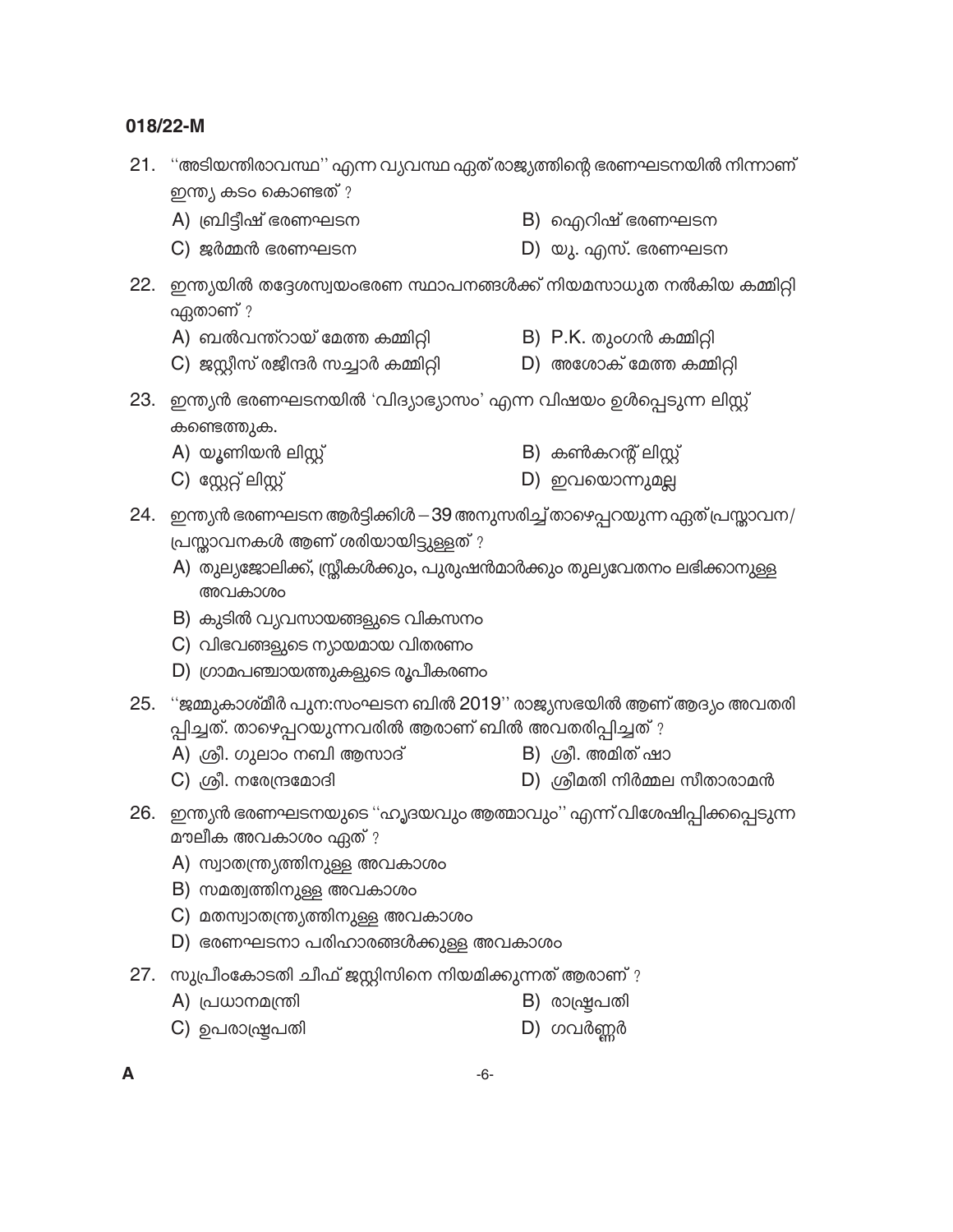- 28. കേരള സർക്കാരിന്റെ താഴെപ്പറയുന്ന സാമൂഹ്യക്ഷേമപദ്ധതിയിലൂടെ ''ഒരു മുഴുവൻ സമയ പരിചാരകന്റെ സേവനം ആവശ്യമാം വിധം കിടപ്പിലായ രോഗികളെയും, മാനസിക വെല്ലുവിളി നേരിടുന്നവരെയും, ഗുരുതര രോഗമുള്ളവരെയും, പരിച രിക്കുന്നവർക്ക് പ്രതിമാസ ധന സഹായം നൽകുന്നു''. ഏതാണ് പദ്ധതി ?
	- A) ആശ്വാസകിരണം പദ്ധതി
- B) മംഗല്യ
- $C)$  സ്നേഹസ്റ്റർശം  $D)$  വയോ മിത്രം
- 29. കേരളത്തിലെ പൊതുവിദ്യാഭ്യാസ വകുപ്പ് ആവിഷ്ക്കരിച്ച്, കൈറ്റ് നേതൃത്വം നൽകുന്ന വിദ്യാഭ്യാസ ടെലിവിഷൻ ചാനൽ "വിക്ടേഴ്സ്" ഏത് കൃത്രിമോപഗ്രഹ ത്തിന്റെ സഹായത്തോടെ ആണ് പ്രവർത്തിക്കുന്നത് ?
	- A) ഇൻസാറ്റ് 1B B) ചന്ദ്രയാൻ
	- $C)$  മംഗളയാൻ D) എഡ്യൂസാറ്റ്
- 30. M.P. മാർ അവരുടെ മണ്ഡലത്തിൽ നിന്നും ഓരോ ഗ്രാമപഞ്ചായത്തുകൾ തിരഞ്ഞെടുക്കുകയും അവിടെ വിവിധ പദ്ധതികൾ ഏകോപിപ്പിച്ച് നടപ്പാക്കി അതിലൂടെ ആ പ്രദേശത്തിന്റെ വികസനം ഉറപ്പുവരുത്തുന്നു. ഏതാണ് പദ്ധതി ?
	- A) പ്രധാനമന്ത്രി ആവാസ് യോജന
	- B) ശ്യാമപ്രസാദ് മുഖർജി റർബൻ മിഷൻ
	- $C$ ) സൻസദ് ആദർശ് ഗ്രാമ യോജന
	- D) മഹാത്മാഗാന്ധി ദേശീയ ഗ്രാമീണ തൊഴിലുറപ്പ് പദ്ധതി
- 31. ഇന്ത്യയിലെ ആദ്യത്തെ കമ്മ്യൂണിസ്റ്റ് മന്ത്രിസഭ1957-ൽ കേരളത്തിൽ അധികാര ത്തിൽ വന്നു. ഈ മന്ത്രിസഭയിലെ വിദ്യാഭ്യാസ വകുപ്പ് മന്ത്രി ആരായിരുന്നു ?
	- A) ഇ. എം. എസ്. നമ്പൂതിരിപ്പാട്
- B) സി. അച്യുതമേനോൻ
- C) കെ. ആർ. ഗൗരിയമ്മ
- $D)$  ജോസഫ് മുണ്ടശ്ശേരി
- 32. മനുഷ്യ ഹൃദയത്തിന്റെ അറകളായ ഇടതു ഏട്രിയത്തിനും ഇടതു വെൻട്രിക്കിളിനും ഇടയിൽ കാണപ്പെടുന്ന വാൽവിന്റെ പേര് എഴുതുക.
	- A) ത്രിദള വാൽവ് B) ദ്വിദള വാൽവ്
	- C) അർദ്ധചന്ദ്രാകാരാ വാൽവ് D) ഇവയൊന്നുമല്ല
- 33. താഴെ തന്നിരിക്കുന്നവയിൽ സ്ത്രീ ഹോർമോണുകൾ അല്ലാത്തത് ഏവ ?
	- i) ആൻട്രോജൻ
	- ii) ഈസ്ട്രോജൻ
	- iii) പ്രൊജസ്റ്റിറോൺ
	- A) (i) മാത്രം B) (ii) & (iii) C) (iii) മാത്രം D) (i) & (iii)
- A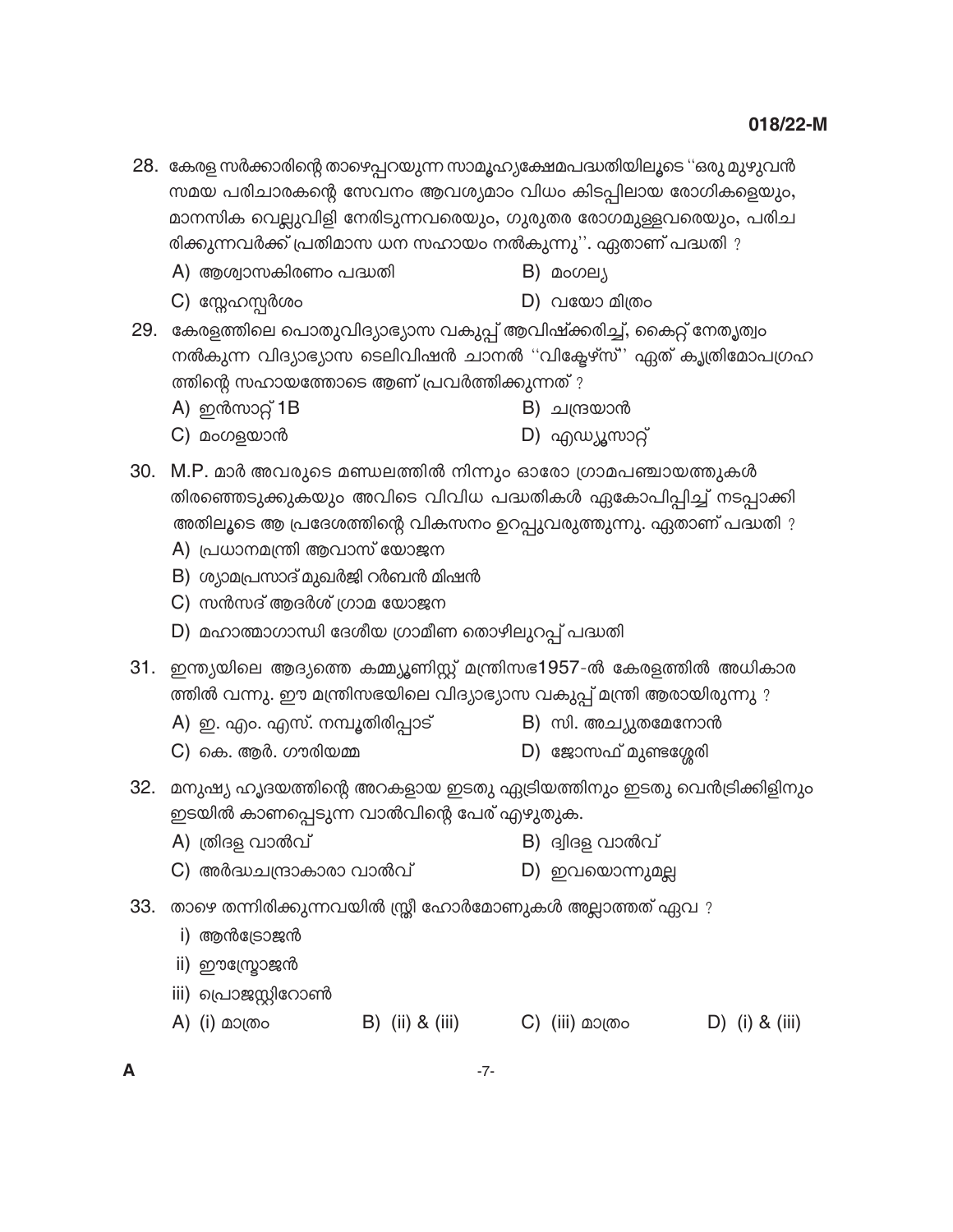| 34. | ഐക്യരാഷ്ട്രസഭയുടെ 2021 ലെ ലോകപരിസ്ഥിതി ദിനത്തോടനുബന്ധിച്ചുള്ള<br>ആപ്തവാക്യം ഏത് ?                      |                                                                              |  |                     |  |                 |  |
|-----|--------------------------------------------------------------------------------------------------------|------------------------------------------------------------------------------|--|---------------------|--|-----------------|--|
|     | A) പ്രകൃതിക്കുള്ള സമയം                                                                                 |                                                                              |  | B) വായുമലിനീകരണം    |  |                 |  |
|     | C) ആവാസ വ്യവസ്ഥ പുന:സ്ഥാപിക്കൽ                                                                         |                                                                              |  | D) ഇവയൊന്നുമല്ല     |  |                 |  |
| 35. | ടൈഫോയ്ഡ് സ്ഥിരീകരിക്കുന്നതിനുള്ള രോഗനിർണ്ണയ രീതി ഏത് ?                                                 |                                                                              |  |                     |  |                 |  |
|     | A) വൈഡൽ ടെസ്റ്റ്                                                                                       |                                                                              |  | B) എലീസാ            |  |                 |  |
|     | C) ബയോപ്സി                                                                                             |                                                                              |  | D) ഇ. സി. ജി.       |  |                 |  |
| 36. | താഴെ തന്നിരിക്കുന്ന പ്രസ്താവനകളിൽ ശരിയല്ലാത്തത് ഏത്?                                                   |                                                                              |  |                     |  |                 |  |
|     | i) ഇൻസുലിൻ കോശത്തിലേക്കുള്ള ഗ്ലൂക്കോസിന്റെ പ്രവേശനത്തെ കുറയ്ക്കുന്നു.                                  |                                                                              |  |                     |  |                 |  |
|     | ii) ഇൻസുലിൻ കോശത്തിലേക്കുള്ള ഗ്ലൂക്കോസിന്റെ പ്രവേശനം                                                   |                                                                              |  |                     |  |                 |  |
|     | ത്വരിതപ്പെടുത്തുന്നു.                                                                                  |                                                                              |  |                     |  |                 |  |
|     |                                                                                                        | iii) ഡയബറ്റിസ് മെല്ലിറ്റസ്, മൂത്രത്തിലൂടെയുള്ള ഗ്ലൂക്കോസിന്റെ വിസർജ്ജനത്തിന് |  |                     |  |                 |  |
|     | കാരണമാകുന്നു.                                                                                          |                                                                              |  |                     |  |                 |  |
|     | iv) ഡയബറ്റിസ് മെല്ലിറ്റസ്, മൂത്രത്തിൽ അപകടകാരിയായ കീറ്റോൺ-ബോഡി<br>കളുടെ രൂപപ്പെടലിന് കാരണമാകുന്നു.     |                                                                              |  |                     |  |                 |  |
|     | A) (i) & (iv)                                                                                          | B) (ii) & (iv) C) (ii) & (iii)                                               |  |                     |  | $D)$ (i) മാത്രം |  |
| 37. | 2021-ൽ ദക്ഷിണാഫ്രിക്കയിൽ സ്ഥിരീകരിച്ച കൊറോണ വൈറസ് ആയ ഒമിക്രോൺ<br>വകഭേദം ഇവയിൽ ഏതിനെ സൂചിപ്പിക്കുന്നു ? |                                                                              |  |                     |  |                 |  |
|     | A) ബി. 1.1.259                                                                                         |                                                                              |  | B) வி. 1.1.529      |  |                 |  |
|     | C) ഡി. 1.1.529                                                                                         |                                                                              |  | D) $\omega$ 1.1.259 |  |                 |  |
| 38. | താഴെ തന്നിരിക്കുന്നവയിൽ നിന്നും പ്രകൃതിയിലെ അടിസ്ഥാന ബലം<br>തെരഞ്ഞെടുക്കുക.                            |                                                                              |  |                     |  |                 |  |
|     | A) ഭുഗുരുത്വ ബലം                                                                                       |                                                                              |  | $B)$ ഇലാസ്തിക ബലം   |  |                 |  |
|     | $C)$ പുനസ്ഥാപന ബലം                                                                                     |                                                                              |  | $D)$ ഘർഷണ ബലം       |  |                 |  |
| 39. | ഹൈഡ്രോളിക് ബ്രേക്കിൽ ഉപയോഗിക്കുന്ന അടിസ്ഥാന നിയമം.                                                     |                                                                              |  |                     |  |                 |  |
|     | A) ബെർനോളി സിദ്ധാന്തം                                                                                  |                                                                              |  | B) പാസ്ക്കൽ നിയമം   |  |                 |  |
|     | $C$ ) ആർക്കമെഡിസ് തത്ത്വം                                                                              |                                                                              |  | D) ഹുക്ക് നിയമം     |  |                 |  |
| 40. | ഒരു കോൺവെക്സ് ലെൻസിന്റെ ഫോക്കസ് ദൂരം 20 cm ആണെങ്കിൽ ഈ ലെൻസിന്റെ<br>പവർ                                 |                                                                              |  |                     |  |                 |  |
|     | $A) + 1$ D                                                                                             | $B) +0.5 D$                                                                  |  | $C) + 5D$           |  | $D) +0.1 D$     |  |
|     |                                                                                                        |                                                                              |  |                     |  |                 |  |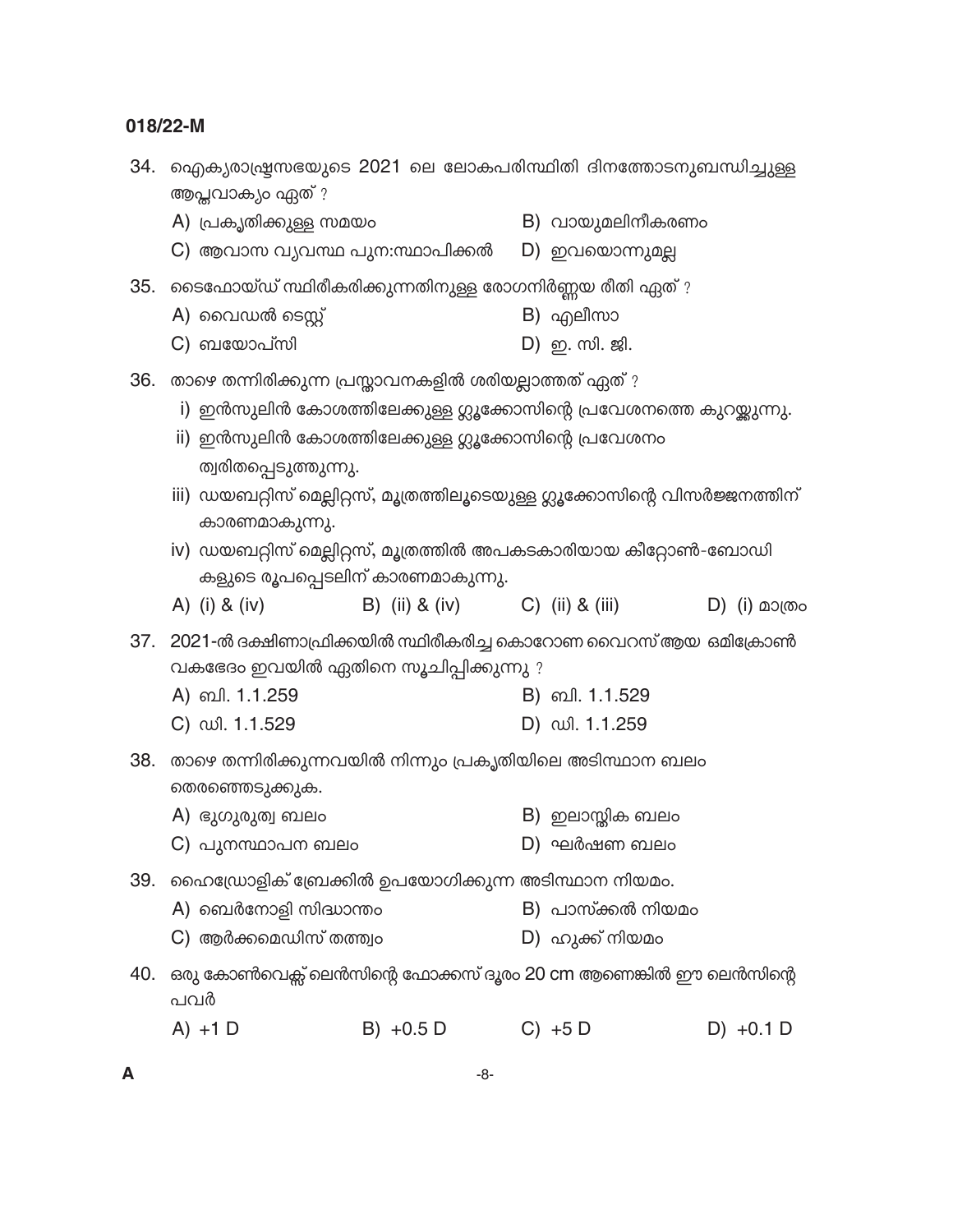|     | 41. ഇതിൽ ഏത് വിക്ഷേപണ വാഹനം ഉപയോഗിച്ചാണ് ISRO "EOS-01" എന്ന<br>ഉപഗ്രഹം വിക്ഷേപിച്ചത്?          |                                |  |                    |  |             |
|-----|------------------------------------------------------------------------------------------------|--------------------------------|--|--------------------|--|-------------|
|     | A) PSLV-C48                                                                                    | B) PSLV-C49 C) PSLV-C50        |  |                    |  | D) PSLV-C51 |
|     | 42. ആനോഡിൽ നടക്കുന്ന രാസപ്രവർത്തനം ഏതാണ് ?                                                     |                                |  |                    |  |             |
|     | A) റിഡക്ഷൻ                                                                                     |                                |  | B) അയോണീകരണം       |  |             |
|     | $C$ ) ഓക്സിഡേഷൻ                                                                                |                                |  | $D)$ സോൾവേഷൻ       |  |             |
| 43. | ദ്രാവകതുള്ളി ഗോളാകൃതിയാകാൻ കാരണം.                                                              |                                |  |                    |  |             |
|     | A) പ്രതലബലം                                                                                    | B) വിസ്കോസിറ്റി $\,$ C) മർദ്ദം |  |                    |  | D) ഊഷ്ലാവ്  |
|     | 44. ക്ലോറോഫില്ലിൽ അടങ്ങിയിരിക്കുന്ന ലോഹം ഏതാണ് ?                                               |                                |  |                    |  |             |
|     | A) അലുമിനിയം                                                                                   |                                |  | $B)$ സോഡിയം        |  |             |
|     | C) പൊട്ടാസ്യം                                                                                  |                                |  | D) മഗ്നീഷ്യം       |  |             |
| 45. | ഉയർന്ന പ്രദേശങ്ങളിൽ ജീവിക്കുന്ന ആളുകൾക്ക് ആഹാരം പാകം ചെയ്യാൻ പ്രഷർ                             |                                |  |                    |  |             |
|     | കുക്കർ അത്യാവശ്യമാണ്. ഇതിന് കാരണം ഉയർന്ന പ്രദേശങ്ങളിൽ                                          |                                |  |                    |  |             |
|     | A) മർദ്ദം കൂടുതലാണ്                                                                            |                                |  | B) ഊഷ്ലാവ് കുറവാണ് |  |             |
|     | C) ഊഷ്ടാവ് കൂടുതലാണ്                                                                           |                                |  | D) മർദ്ദം കുറവാണ്  |  |             |
|     | 46. 2021-ലെ ജെ. സി. ഡാനിയേൽ പുരസ്കാരം ലഭിച്ചത്.                                                |                                |  |                    |  |             |
|     | A) എം. ജയചന്ദ്രൻ                                                                               |                                |  | B) ജയസൂര്യ         |  |             |
|     | $C)$ പി. ജയചന്ദ്രൻ                                                                             |                                |  | $D)$ പ്രിയദർശൻ     |  |             |
| 47. | 2021-ലെ പാരാലിമ്പിക്സിൽ ഇന്ത്യക്കായി സ്വർണ്ണം നേടിയ സുമിത് ആന്റിൽ മത്സരിച്ച                    |                                |  |                    |  |             |
|     | ഇന്നം.                                                                                         |                                |  |                    |  |             |
|     | A) ബാഡ്മിന്റൺ                                                                                  |                                |  | $B)$ ജാവ്ലിൻ       |  |             |
|     | $C)$ ടേബിൾ ടെന്നീസ്                                                                            |                                |  | D) ഷൂട്ടിംഗ്       |  |             |
| 48. | ആട്ടപ്രകാരം എന്ന ഗ്രന്ഥവുമായി ബന്ധപ്പെട്ട പ്രസ്താവന/പ്രസ്താവനകളിൽ ശരി<br>യായത് തിരഞ്ഞെടുക്കുക. |                                |  |                    |  |             |
|     | i) ചാക്യാർകൂത്തിന്റെ സാഹിത്യരൂപം.                                                              |                                |  |                    |  |             |
|     | ii) കൂടിയാട്ടം ആടുന്ന സമ്പ്രദായത്തെപ്പറ്റി വിവരിക്കുന്ന ഗ്രന്ഥം.                               |                                |  |                    |  |             |
|     | iii) കഥകളിമുദ്രകളെപ്പറ്റി പ്രതിപാദിക്കുന്ന ഗ്രന്ഥം.                                            |                                |  |                    |  |             |
|     | iv) ഭരതമുനി എഴുതിയ ഗ്രന്ഥം.                                                                    |                                |  |                    |  |             |
|     | A) മൂന്ന്                                                                                      |                                |  | B) ഒന്നും നാലും    |  |             |
|     | $C)$ രണ്ട്                                                                                     |                                |  | $D)$ നാല്          |  |             |
| A   |                                                                                                | -9-                            |  |                    |  |             |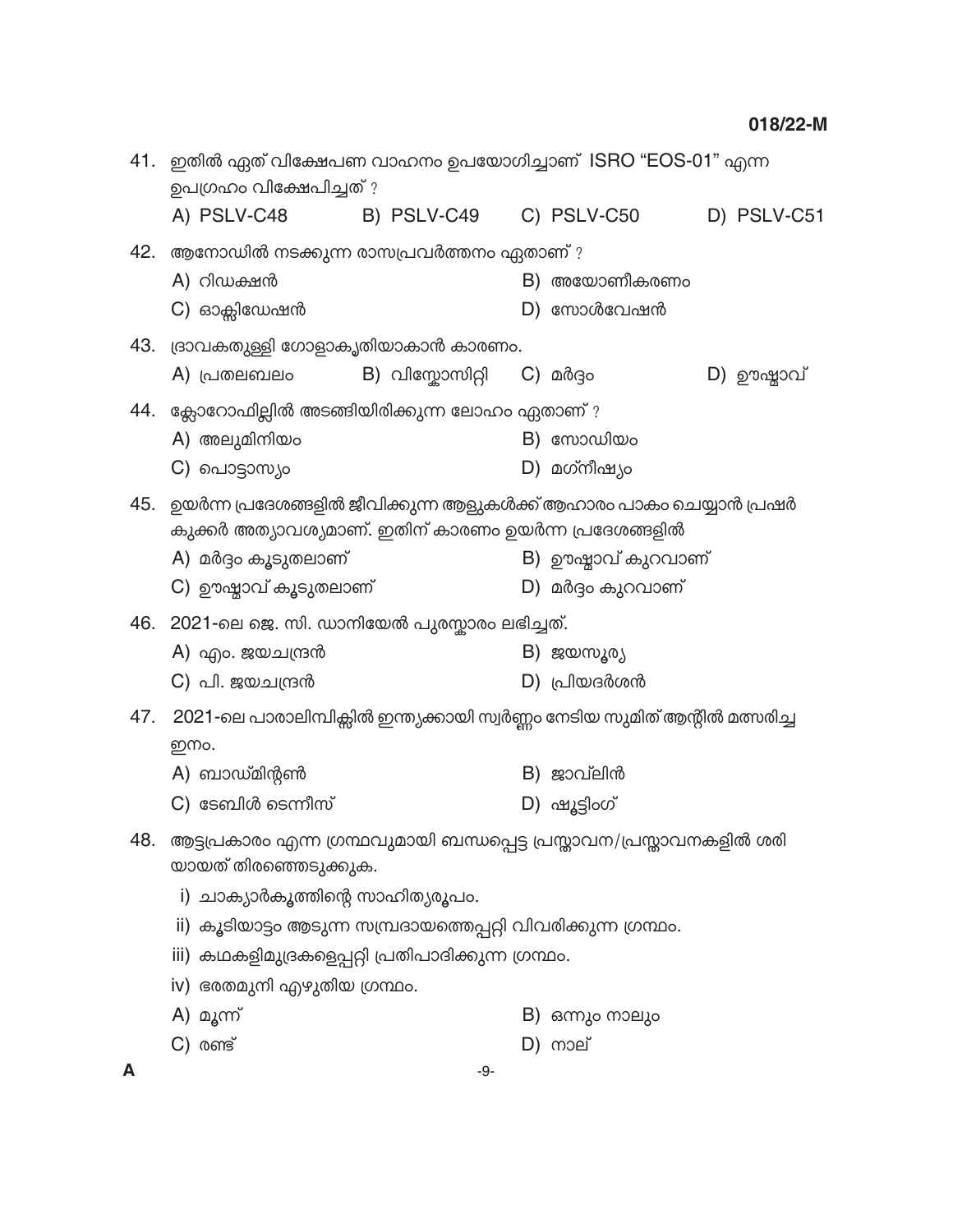| 49. | ജൈന വാസ്തു ക്ഷേത്ര മാതൃകയ്ക്ക് ഉദാഹരണമായ കല്ലിൽ ഏത് ജില്ലയിലാണ് ?         |                   |      |                   |                  |                         |
|-----|---------------------------------------------------------------------------|-------------------|------|-------------------|------------------|-------------------------|
|     | $A)$ കോട്ടയം                                                              |                   |      | B) തൃശൂർ          |                  |                         |
|     | C) എറണാകുളം                                                               |                   |      | D) ഇടുക്കി        |                  |                         |
| 50. | കോവിഡ് — 19 വകഭേദമായ ഒമിക്രോൺ ആദ്യമായി രേഖപ്പെടുത്തിയ രാജ്യം.             |                   |      |                   |                  |                         |
|     | A) ഇറ്റലി                                                                 |                   |      | B) ദക്ഷിണാഫ്രിക്ക |                  |                         |
|     | C) ചൈന                                                                    |                   |      | D) യു. കെ.        |                  |                         |
| 51. | ആദ്യത്തെ 15 അഖണ്ഡ സംഖ്യകളുടെ ഗുണനഫലം എത്രയാണ് ?                           |                   |      |                   |                  |                         |
|     | A) 225                                                                    | B) 0              |      | C) 10101          |                  | D) 825                  |
| 52. | 'A' എന്ന സെറ്റിൽ 4 അംഗങ്ങളുണ്ടെങ്കിൽ 'A' യ്ക്ക് എത്ര ഉപഗണങ്ങളുണ്ട് ?      |                   |      |                   |                  |                         |
|     | A) 15                                                                     | B) 18             |      | $C)$ 16           |                  | D) 14                   |
| 53. | ഒരു ഗ്രൂപ്പിൽ 400 ആളുകൾ ഉണ്ട്. അതിൽ 250 പേർ ഹിന്ദി സംസാരിയ്ക്കും. 200 പേർ |                   |      |                   |                  |                         |
|     | ഇംഗ്ലീഷ് സംസാരിക്കും. എത്രപേർക്ക് രണ്ട് ഭാഷയും സംസാരിക്കാൻ കഴിയും ?       |                   |      |                   |                  |                         |
|     | A) 150                                                                    | B) 400            |      | C) 60             |                  | D) 50                   |
|     | 54. 'i' ഒരു ഇമാജിനറി നമ്പർ ആയാൽ 'i <sup>9</sup> ' ന്റെ വില എഴുതുക.        |                   |      |                   |                  |                         |
|     | $A$ ) $-i$                                                                | B) i              |      | $C$ ) $-1$        | D)               | $\overline{\mathbf{1}}$ |
| 55. | ഒരു ക്യൂവിൽ 5 കുട്ടികൾക്ക് എത്ര രീതിയിൽ നിൽക്കാൻ കഴിയും ?                 |                   |      |                   |                  |                         |
|     | A) 25                                                                     | B) 120            |      | $C)$ 100          | D)               | 20                      |
| 56. | 16 ന്റെയും 4 ന്റെയും ജ്യോമട്രിക് മീൻ കണ്ടെത്തുക.                          |                   |      |                   |                  |                         |
|     | A) 20                                                                     | B) 4              |      | C) 8              | D)               | 16                      |
|     | $57.$ $3x + 2y + 5 = 0$ എന്ന രേഖയുടെ ചരിവ് എത്ര ?                         |                   |      |                   |                  |                         |
|     | A) $\frac{-3}{2}$                                                         | B) $\frac{-2}{3}$ |      | C) $\frac{2}{3}$  | D) $\frac{3}{2}$ |                         |
|     | 58.   1 മുതൽ 29 വരെയുള്ള ഒറ്റ സംഖ്യകളുടെ തുക എത്രയാണ് ?                   |                   |      |                   |                  |                         |
|     | A) 252                                                                    | B) 169            |      | $C)$ 225          |                  | D) 256                  |
|     | 59. ഒരു മാസം ഒരു രൂപയ്ക്ക് 2 പൈസ പലിശയെങ്കിൽ പലിശ നിരക്കെത്ര ?            |                   |      |                   |                  |                         |
|     | A) $12%$                                                                  | B) 24%            |      | C) 6%             |                  | D) 15%                  |
|     | 60. $(314)^8$ എന്ന സംഖ്യയുടെ ഒറ്റയുടെ സ്ഥാനത്തെ അക്കം കണ്ടെത്തുക.         |                   |      |                   |                  |                         |
|     | A) 6                                                                      | B) 4              | C) 8 |                   | D) 2             |                         |
|     |                                                                           |                   |      |                   |                  |                         |

 $\mathbf{A}$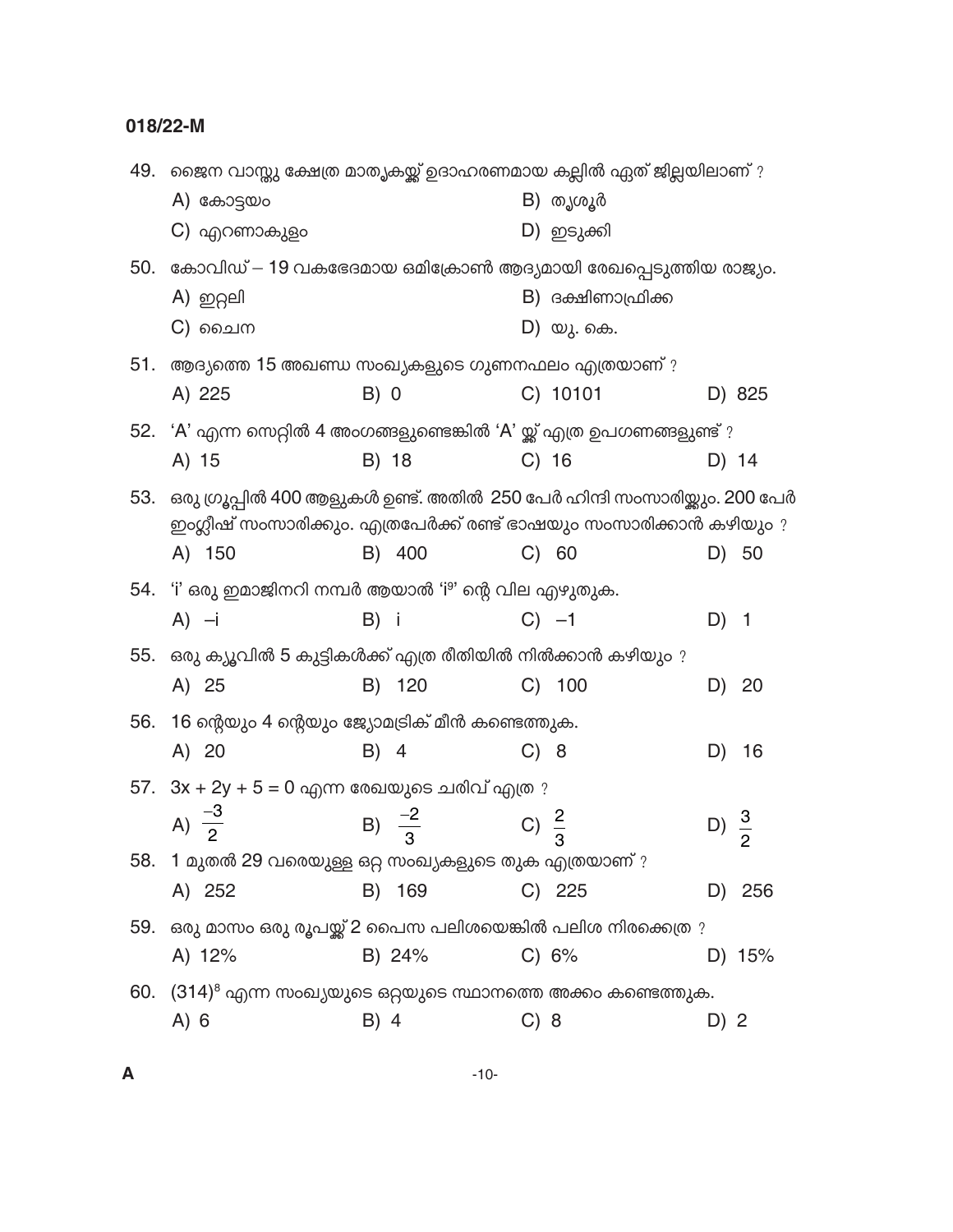|     | 61. If you had told the truth they __________ you.<br>A) Will believe<br>C) Would believe                         |          |         | B) Would have believed<br>D) May believe |          |
|-----|-------------------------------------------------------------------------------------------------------------------|----------|---------|------------------------------------------|----------|
|     | 62. Neither Raju nor his friends ___________ home every week.<br>A) goes                                          |          |         | B) go                                    |          |
|     | C) is going                                                                                                       |          |         | D) was going                             |          |
|     | 63. He is senior _________ me in college.                                                                         |          |         |                                          |          |
|     | A) than                                                                                                           | B) for   | $C)$ by |                                          | D) to    |
|     | 64. Everyone passed the examination, ___________                                                                  |          |         |                                          |          |
|     | Add a suitable tag.                                                                                               |          |         |                                          |          |
|     | A) doesn't he?                                                                                                    |          |         | B) don't they?                           |          |
|     | C) didn't they ?                                                                                                  |          |         | D) didn't he?                            |          |
| 65. | nonest man is the noblest work of God.                                                                            |          |         |                                          |          |
|     | A) An                                                                                                             |          | B) A    |                                          |          |
|     | C) The                                                                                                            |          |         | D) Both B) and C)                        |          |
|     | 66. I saw a $\frac{1}{2}$ of bees.                                                                                |          |         |                                          |          |
|     | A) stack                                                                                                          |          |         | B) band                                  |          |
|     | C) swarm                                                                                                          |          |         | D) pride                                 |          |
|     | 67. Choose the correct synonym for 'weary'.                                                                       |          |         |                                          |          |
|     | A) tried                                                                                                          | B) tired |         | C) titled                                | D) timid |
|     | 68. Select the correctly spelt word from the following options.                                                   |          |         |                                          |          |
|     | A) Handkarchief                                                                                                   |          |         | B) Handkercheif                          |          |
|     | C) Handkerchief                                                                                                   |          |         | D) Hankerchief                           |          |
|     | 69. Select the suitable one word substitute for 'an ability to make good<br>judgements and take quick decisions'. |          |         |                                          |          |
|     | A) Acumen                                                                                                         |          |         | B) Accuse                                |          |
|     | C) Acquit                                                                                                         |          |         | D) Accord                                |          |
|     | 70. While walking in the park, I ___________ an old friend.                                                       |          |         |                                          |          |
|     | A) came by                                                                                                        |          |         | B) came off                              |          |
|     | C) came out                                                                                                       |          |         | D) came across                           |          |
|     |                                                                                                                   |          |         |                                          |          |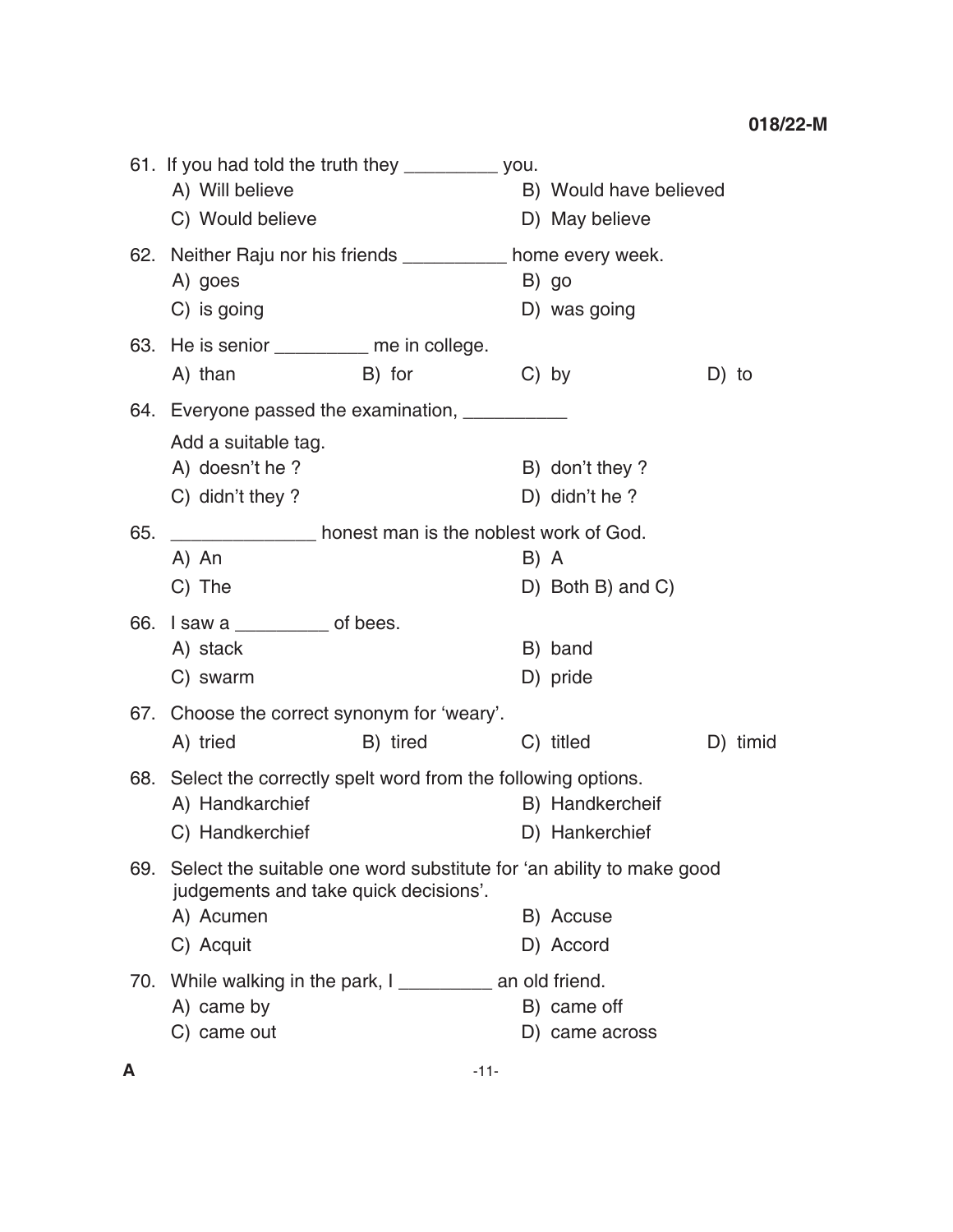|   | 71. 'പ്രസാധകൻ' എന്ന പദത്തിന്റെ എതിർലിംഗമേത് ?                                     |              |                               |             |
|---|-----------------------------------------------------------------------------------|--------------|-------------------------------|-------------|
|   | A) പ്രസാധക                                                                        |              | B) പ്രസാധിക                   |             |
|   | $C)$ പ്രാസാധക                                                                     |              | $D)$ പ്രസീധിക                 |             |
|   | 72. 'പ്രയതി' – സമാനപദമേത് ?                                                       |              |                               |             |
|   | A) പ്രേരണ                                                                         | $B)$ $\beta$ | $C)$ ആനന്ദ $\circ$            | $D)$ കഴിവ്  |
|   | 73. ശരിയായ പദം കണ്ടെത്തുക.                                                        |              |                               |             |
|   | A) അനാരതം                                                                         | $B)$ അനരദം   | $\mathbf{C}$ ) അനാരഥം         | $D)$ അനാരധം |
|   | 74. 'ഗതാനുഗതികന്യായം' എന്ന ശൈലികൊണ്ടുദ്ദേശിക്കുന്നത്.                             |              |                               |             |
|   | A) ദു:ഖം അഭിനയിക്കുക                                                              |              | B) ഒരു ഗതിയുമില്ലാതായിത്തീരുക |             |
|   | C) ദോഷം ഗുണമായിത്തീരുക                                                            |              | D) അനുകരണ ശീലം                |             |
|   | 75. ശരിയായ വാക്യം എഴുതുക.                                                         |              |                               |             |
|   | A) അനുവാചക ഹൃദയത്തിന് ആനന്ദം ലഭിക്കുന്നത് കവിതകളുടെ ഇത്തരം                        |              |                               |             |
|   | വായനയിലൂടെയാണ്                                                                    |              |                               |             |
|   | അനുവാചക ഹൃദയത്തിന് ആനന്ദം ലഭിയ്ക്കുന്നത് ഇത്തരം കവിതകളുടെ<br>B)<br>വായനയിലൂടെയാണ് |              |                               |             |
|   | C) അനുവാചക ഹൃദയത്തിന് ഇത്തരം ആനന്ദം ലഭിക്കുന്നത് കവിതകളുടെ                        |              |                               |             |
|   | വായനയിലൂടെയാണ്                                                                    |              |                               |             |
|   | D) കവിതകളുടെ വായനയിലൂടെയാണ് ഇത്തരം അനുവാചക ഹൃദയത്തിന്<br>ആനന്ദം ലഭിക്കുന്നത്      |              |                               |             |
|   | 76. 'പ്രതിഷ്ഠിക്കുന്നവൻ' എന്ന വാക്കിന്റെ ഒറ്റപ്പദമേത് ?                           |              |                               |             |
|   | A) പ്രതിഷ്ഠിതൻ                                                                    |              | B) പ്രതിഷേ്ഠാത്സുകൻ           |             |
|   | $C)$ പ്രതിഷ്ഠാപകൻ                                                                 |              | D) പ്രതിഷ്ഠാർത്ഥി             |             |
|   | $77.$ 'തിക്തം' - വിപരീതപദമേത് ?                                                   |              |                               |             |
|   | A) നന്മ                                                                           | B) സുഖം      | $C)$ ദോഷം                     | D) മധുരം    |
|   | 78. 'ജനനിബിഡം' – വിഗ്രഹിക്കുക.                                                    |              |                               |             |
|   | A) ജനങ്ങളാൽ നിബിഡമായത്                                                            |              | B) ജനങ്ങളുടെ നിബിഡം           |             |
|   | $C$ ) ജനങ്ങളിൽ നിബിഡമായത്                                                         |              | $D)$ ജനത്തിന്റെ നിബിഡം        |             |
|   | 79. തജ്ജീവിതം – പിരിച്ചെഴുതുക.                                                    |              |                               |             |
|   | A) ത $+$ ജീവിതം                                                                   |              | B) തത് + ജീവിതം               |             |
|   | $C)$ തജ് + ജീവിതം                                                                 |              | $D)$ തജ്ജ് + വിതം             |             |
|   | 80. 'ധന്വം' – പര്യായപദമേത് ?                                                      |              |                               |             |
|   | $A)$ ശബ്ദം                                                                        | B) മനസ്സ്    | C) മരുഭൂമി                    | $D)$ മേഘം   |
| А |                                                                                   | $-12-$       |                               |             |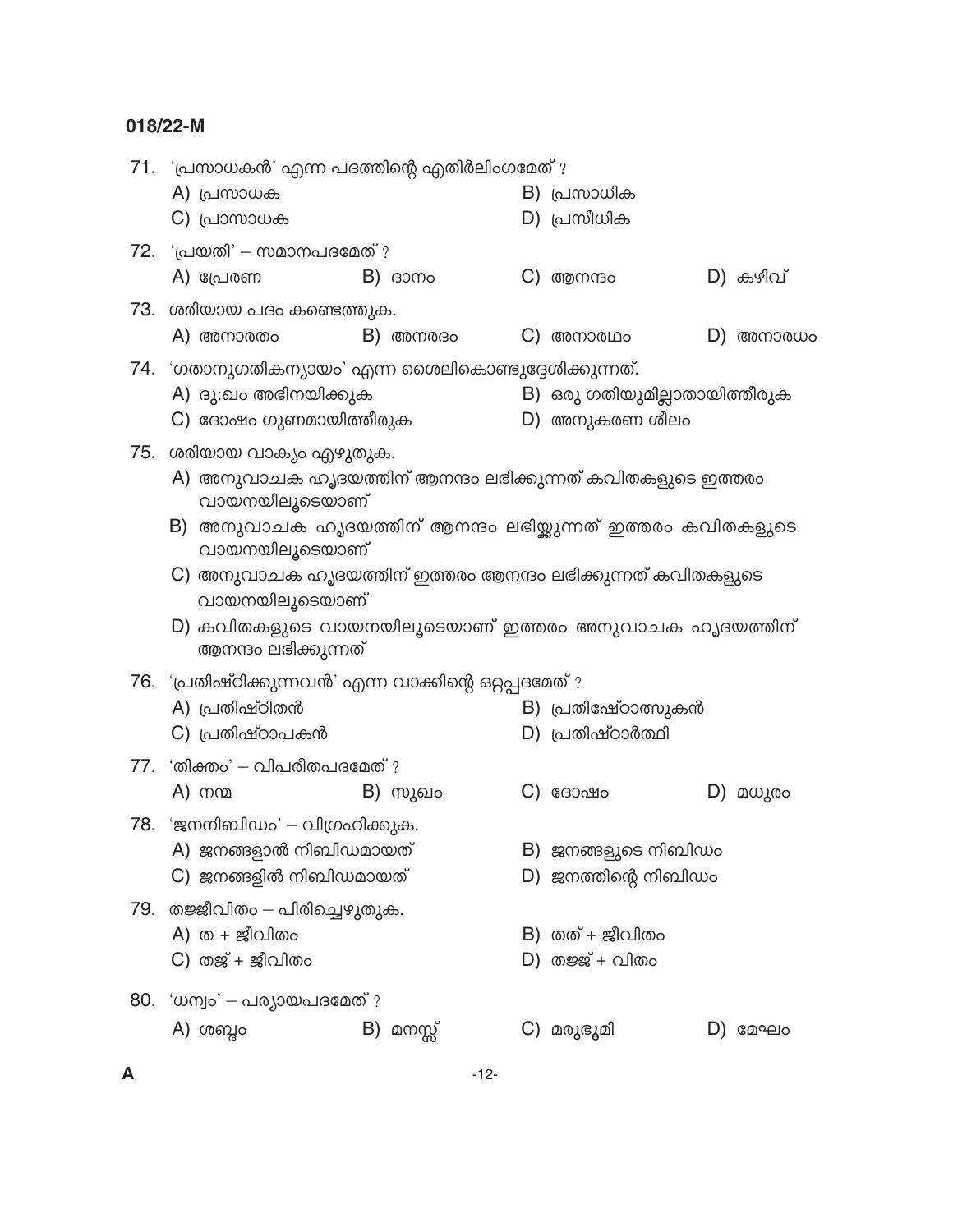|     | 81. ദേശീയ അഗ്നിരക്ഷാ ദിനാചരണം ഏത് സംഭവവുമായി ബന്ധപ്പെട്ടുള്ളതാണ് ?                                                                                                                                  |    |                                   |
|-----|-----------------------------------------------------------------------------------------------------------------------------------------------------------------------------------------------------|----|-----------------------------------|
|     | A) കൊൽക്കത്ത കലാപം                                                                                                                                                                                  |    |                                   |
|     | B) കൊച്ചി റിഫൈനറി തീ അപകടം                                                                                                                                                                          |    |                                   |
|     | C) ഭോപ്പാൽ ദുരന്തം                                                                                                                                                                                  |    |                                   |
|     | D) ബോംബെ വിക്ടോറിയ തുറമുഖത്തെ തീ അപകടം                                                                                                                                                              |    |                                   |
| 82. | LPG ഇന്ധനത്തിൽ മണം തിരിച്ചറിയുന്നതിന് ചേർക്കുന്ന രാസവസ്തുവിന്റെ<br>പേരെന്ത് ?                                                                                                                       |    |                                   |
|     | $A)$ മീഥൈൽ ഓക്സൈഡ്                                                                                                                                                                                  |    | B) ബ്യൂട്ടെയിൻ                    |
|     | C) പ്രൊപ്പെയിൻ                                                                                                                                                                                      |    | $D)$ ഈഥൈൽ മെർകാപ്റ്റൈൻ            |
| 83. | അപകടകരമായ രാസപദാർത്ഥങ്ങൾ കൈകാര്യം ചെയ്യുന്ന വാഹനങ്ങളിൽ<br>രേഖപ്പെടുത്തിയിട്ടുള്ള എമർജെൻസി ഇൻഫർമേഷൻ പാനലിലെ 3YE എന്ന<br>കോഡിലുള്ള സംഖ്യ 3 സൂചിപ്പിക്കുന്നത് എന്താണ് ?<br>A) വാട്ടർജെറ്റ് ഉപയോഗിക്കുക |    | B) പത (ഫോം) ഉപയോഗിക്കുക           |
|     | C) ഡ്രൈ ഏജന്റ് ഉപയോഗിക്കുക                                                                                                                                                                          |    | D) വാട്ടർ സ്പ്രേ/ഫോഗ് ഉപയോഗിക്കുക |
| 84. | അന്തരീക്ഷ വായുവിൽ ഓക്സിജന്റെ അളവ് എത്ര ശതമാനമാണ് ?                                                                                                                                                  |    |                                   |
|     | B) 79%<br>A) 95%                                                                                                                                                                                    |    | $C)$ 21%<br>D) 51%                |
| 85. | താഴെ പറയുന്നവയിൽ Vapour Density (വാതക സാന്ദ്രത) കൂടിയ<br>പദാർത്ഥമേത് ?                                                                                                                              |    |                                   |
|     | A) അസറ്റലിൻ                                                                                                                                                                                         |    | B) CNG                            |
|     | C) LPG                                                                                                                                                                                              |    | D) ഹൈഡ്രജൻ                        |
|     | 86. ഖരപദാർത്ഥങ്ങൾ ചൂടാക്കുമ്പോൾ ദ്രാവകമാകാതെ നേരിട്ട് വാതക രൂപത്തി<br>ലാകുന്ന പ്രക്രിയയുടെ പേരെന്ത്?                                                                                                |    |                                   |
|     | A) ചാലനം (Conduction)                                                                                                                                                                               |    | B) ബാഷ്പീകരണം (Vapourisation)     |
|     | C) ഉത്പതനം (Sublimation)                                                                                                                                                                            |    | D) സംവഹനം (Convection)            |
| 87. | താഴെ പറയുന്നവയിൽ അഗ്നിശമന പ്രവർത്തനത്തിന് ഉപയോഗിക്കുന്ന<br>വാതകമേത് ?                                                                                                                               |    |                                   |
|     | A) കാർബൺ ഡൈ ഓക്സൈഡ്<br>C) അസറ്റലിൻ                                                                                                                                                                  |    | B) ഓക്സിജൻ<br>$D)$ ഹൈഡ്രജൻ        |
| 88. | വെള്ളവുമായി പ്രതിപ്രവർത്തനത്തിൽ ഏർപ്പെടാത്ത പദാർത്ഥമേത് ?<br>A) കാൽസ്യം കാർബൈഡ്<br>$C)$ സോഡിയം                                                                                                      | D) | B) ബെർലിയം<br>പൊട്ടാസ്യം          |
| A   | $-13-$                                                                                                                                                                                              |    |                                   |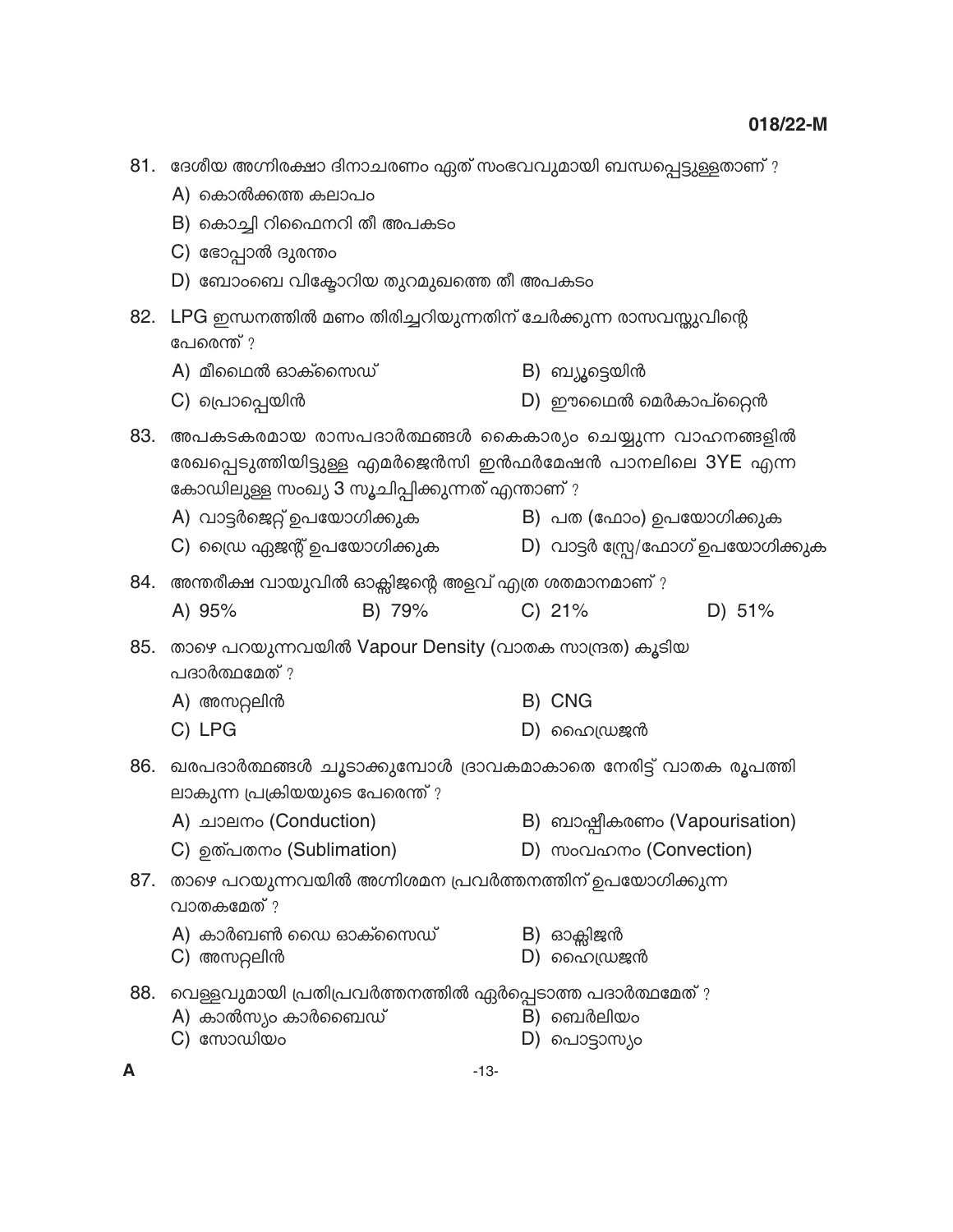|     |                                                                      |         | 89. നാഷണൽ ഫയർ സർവ്വീസ് കോളേജിന്റെ ആസ്ഥാനം എവിടെയാണ് ?                                                                                                                                                                            |            |  |  |  |
|-----|----------------------------------------------------------------------|---------|----------------------------------------------------------------------------------------------------------------------------------------------------------------------------------------------------------------------------------|------------|--|--|--|
|     | A) ബോംബെ                                                             | B) ഡൽഹി | C) കാൺപൂർ                                                                                                                                                                                                                        | D) നാഗ്പൂർ |  |  |  |
| 90. | C) അത്യാഹിതമുണ്ടായ വ്യക്തിയോടൊപ്പം നില്ലുക<br>ചെയ്യരുത്              |         | പ്രഥമ ശുശ്രൂഷയുടെ തത്വങ്ങളിൽ പെടാത്ത പ്രസ്താവന ഏത്?<br>A) വളരെ പെട്ടെന്നും ശാന്തതയോടും കൂടി പ്രവർത്തിക്കുക<br>B) വളരെ പതുക്കെയും ശാന്തതയോടും കൂടി പ്രവർത്തിക്കുക<br>D) അത്യാഹിതമുണ്ടായ വ്യക്തിയെ ധൃതിയിലും സങ്കടത്തോടും കൈകാര്യം |            |  |  |  |
| 91. | മനുഷ്യ ശരീരത്തിലെ മൊത്തം അസ്ഥികളുടെ എണ്ണം.                           |         |                                                                                                                                                                                                                                  |            |  |  |  |
|     | A) 106                                                               | B) 107  | $C)$ 206                                                                                                                                                                                                                         | D) 207     |  |  |  |
|     | നൽകേണ്ടത്                                                            |         | 92. സ്ഥിരമായ മസ്തിഷ്കക്ഷതം തടയുന്നതിന് കാർഡിയോ പൾമോണറി പുനർ ഉത്തേജനം                                                                                                                                                             |            |  |  |  |
|     | A) അത്യാഹിതം സംഭവിച്ച് 2-3 മിനിറ്റിനുള്ളിൽ                           |         |                                                                                                                                                                                                                                  |            |  |  |  |
|     | B) അത്യാഹിതം സംഭവിച്ച് 4-5 മിനിറ്റിനുള്ളിൽ                           |         |                                                                                                                                                                                                                                  |            |  |  |  |
|     | C) അത്യാഹിതം സംഭവിച്ച് 5-6 മിനിറ്റിനുള്ളിൽ                           |         |                                                                                                                                                                                                                                  |            |  |  |  |
|     | D) അത്യാഹിതം സംഭവിച്ച് 3-4 മിനിറ്റിനുള്ളിൽ                           |         |                                                                                                                                                                                                                                  |            |  |  |  |
|     | 93. ചോക്കിംഗ് എന്നാൽ                                                 |         |                                                                                                                                                                                                                                  |            |  |  |  |
|     | A) മൊത്തമായോ ഭാഗികമായോ അന്നനാളത്തിൽ ഉണ്ടാകുന്ന തടസ്സം                |         |                                                                                                                                                                                                                                  |            |  |  |  |
|     |                                                                      |         | B) മൊത്തമായോ ഭാഗികമായോ ആമാശയത്തിൽ ഉണ്ടാകുന്ന തടസ്സം                                                                                                                                                                              |            |  |  |  |
|     |                                                                      |         | $C$ ) മൊത്തമായോ ഭാഗികമായോ ശ്വാസനാളത്തിൽ ഉണ്ടാകുന്ന തടസ്സം                                                                                                                                                                        |            |  |  |  |
|     | D) അന്നനാളത്തിൽ മൊത്തമായി ഉണ്ടാകുന്ന തടസ്സം                          |         |                                                                                                                                                                                                                                  |            |  |  |  |
| 94. | മുറിവിൽ അണുബാധ തടയുന്നതിന് വേണ്ടി ചെയ്യരുതാത്തതെന്ത്?                |         |                                                                                                                                                                                                                                  |            |  |  |  |
|     | A) മുറിവ് ഒഴുകുന്ന വെള്ളത്തിൽ കഴുകുക                                 |         |                                                                                                                                                                                                                                  |            |  |  |  |
|     | B) മുറിവ് തിളയ്ക്കുന്ന വെള്ളത്തിൽ കഴുകുക                             |         |                                                                                                                                                                                                                                  |            |  |  |  |
|     | C) മുറിവ് അണുവിമുക്തമായ ബാൻഡേജ് കൊണ്ട് കെട്ടുക                       |         |                                                                                                                                                                                                                                  |            |  |  |  |
|     | D) ആവശ്യമില്ലാതെ മുറിവിൽ തൊടാതിരിക്കുക                               |         |                                                                                                                                                                                                                                  |            |  |  |  |
| 95. | ശക്തമായ രക്തസ്രാവത്തിന് ചെയ്യേണ്ട പ്രഥമശുശ്രൂഷ.                      |         |                                                                                                                                                                                                                                  |            |  |  |  |
|     | A) മുറിവുണ്ടായ ഭാഗം ഹൃദയത്തിന്റെ നിരപ്പിൽ നിന്നും താഴ്ത്തി പിടിക്കുക |         |                                                                                                                                                                                                                                  |            |  |  |  |
|     | B) സമ്മർദ്ദത്തിൽ ബാൻഡേജ് ചെയ്യുക                                     |         |                                                                                                                                                                                                                                  |            |  |  |  |
|     | C) മുറിവ് തുറന്നുവയ്ക്കുക                                            |         |                                                                                                                                                                                                                                  |            |  |  |  |
|     | D) രക്തസ്രാവം ശ്രദ്ധിക്കാതിരിക്കുക                                   |         |                                                                                                                                                                                                                                  |            |  |  |  |
|     |                                                                      |         | $-14-$                                                                                                                                                                                                                           |            |  |  |  |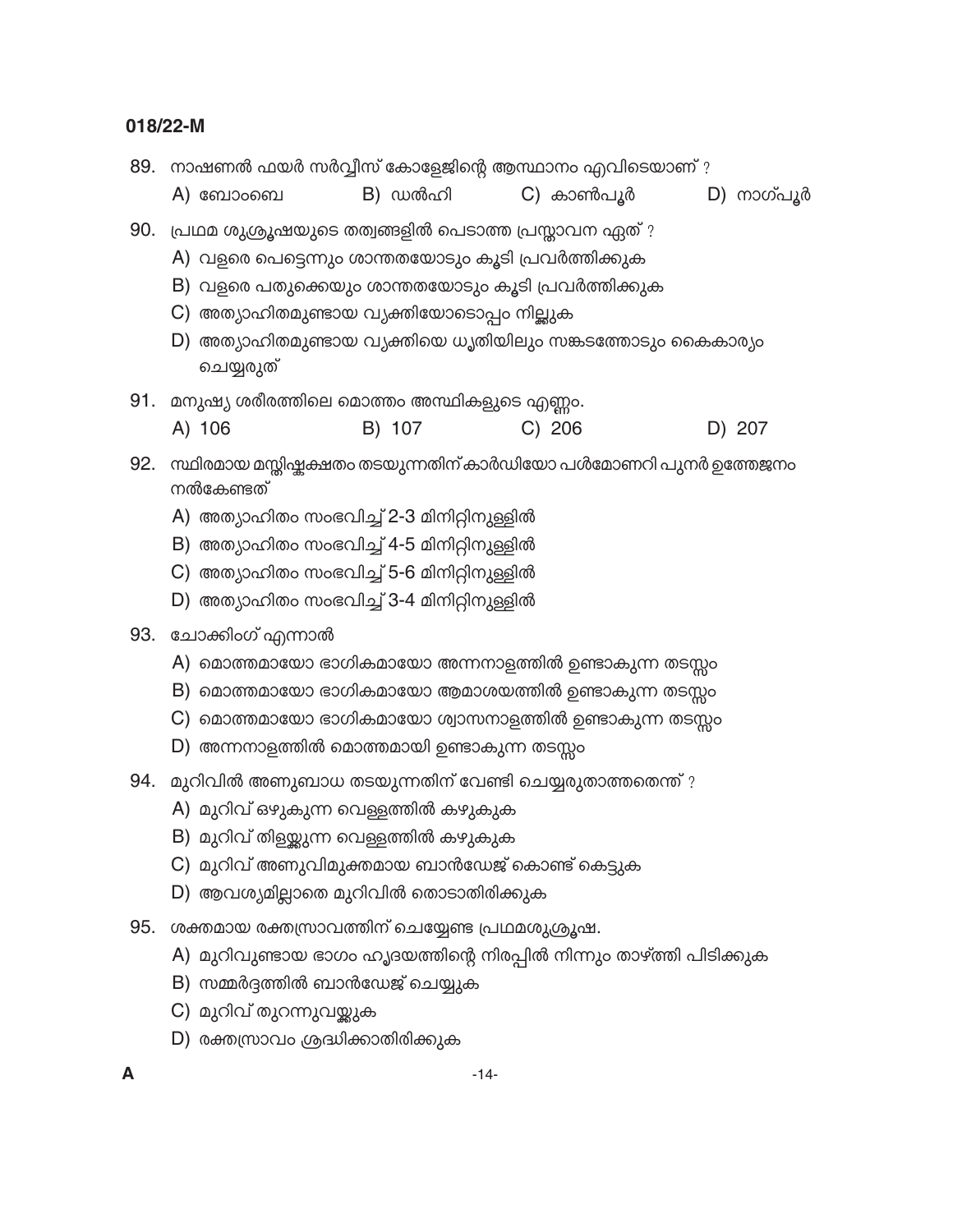- 96. പൊള്ളൽ ഉണ്ടായ വ്യക്തിയ്ക്ക് നല്ലേണ്ട പ്രഥമ ശുശ്രൂഷ.
	- A) പൊള്ളൽ ഉണ്ടായ വ്യക്തിയെ കിടക്കുവാൻ അനുവദിക്കുക
	- B) ടൂത്ത്പേസ്റ്റ് പുരട്ടുക
	- C) നെയ്യ് പുരട്ടുക
	- D) പൊള്ളൽ ഉണ്ടായ സ്ഥലത്ത് ഒട്ടിപിടിച്ചിരിക്കുന്ന തുണികൾ എടുത്ത് മാറ്റുക
- 97. അസ്ഥി ഒടിവിന്റെ ലക്ഷണം അല്ലാത്തതെന്ത് ?
	- A) ഒടിവുള്ള ഭാഗത്ത് നീരുണ്ടായിരിക്കും
	- B) ഒടിവുള്ള ഭാഗം ചലിപ്പിക്കാൻ പ്രയാസം ഉണ്ടായിരിക്കും
	- C) ഒടിവുള്ള ഭാഗത്ത് വേദന ഉണ്ടായിരിക്കും
	- D) ഒടിവുള്ള ഭാഗത്തെ തൊലിയിൽ തീർച്ചയായും മുറിവുണ്ടായിരിക്കും
- 98. പാമ്പുകടിയേറ്റതിന്റെ ഒരു ലക്ഷണം.
	- A) ഒരു ജോഡി ചെറിയ മുറിവ് B) പനി
	- C) വിശപ്പ്  $D)$   $30000$
- 99. സൈബർ ഭീകരവാദത്തിന് വിവരസാങ്കേതിക നിയമം പ്രതിപാദിക്കുന്ന പരമാവധി ശിക്ഷ.
	- A) വധശിക്ഷ
	- B) ജീവപര്യന്തം തടവ്
	- C) 14 വർഷം തടവ്
	- D) 12 വർഷം തടവ്
- 100. ഇലക്ട്രോണിക് മാധ്യമങ്ങളിലൂടെ അശ്ലീല ചിത്രങ്ങൾ പ്രചരിപ്പിക്കുകയോ അശ്ലീല വസ്തുക്കൾ പ്രദർശിപ്പിക്കുകയോ ചെയ്യുന്നത് ഏത് പേരിലാണ് അറിയപ്പെടുന്നത് ?
	- A) സൈബർ ആൾമാറാട്ടം
	- $B)$  സൈബർ ഭീകരവാദം
	- $C$ ) സൈബർ പോർണോഗ്രാഫി
	- $D$ ) സൈബർ വ്യക്തിവിവര മോഷണം